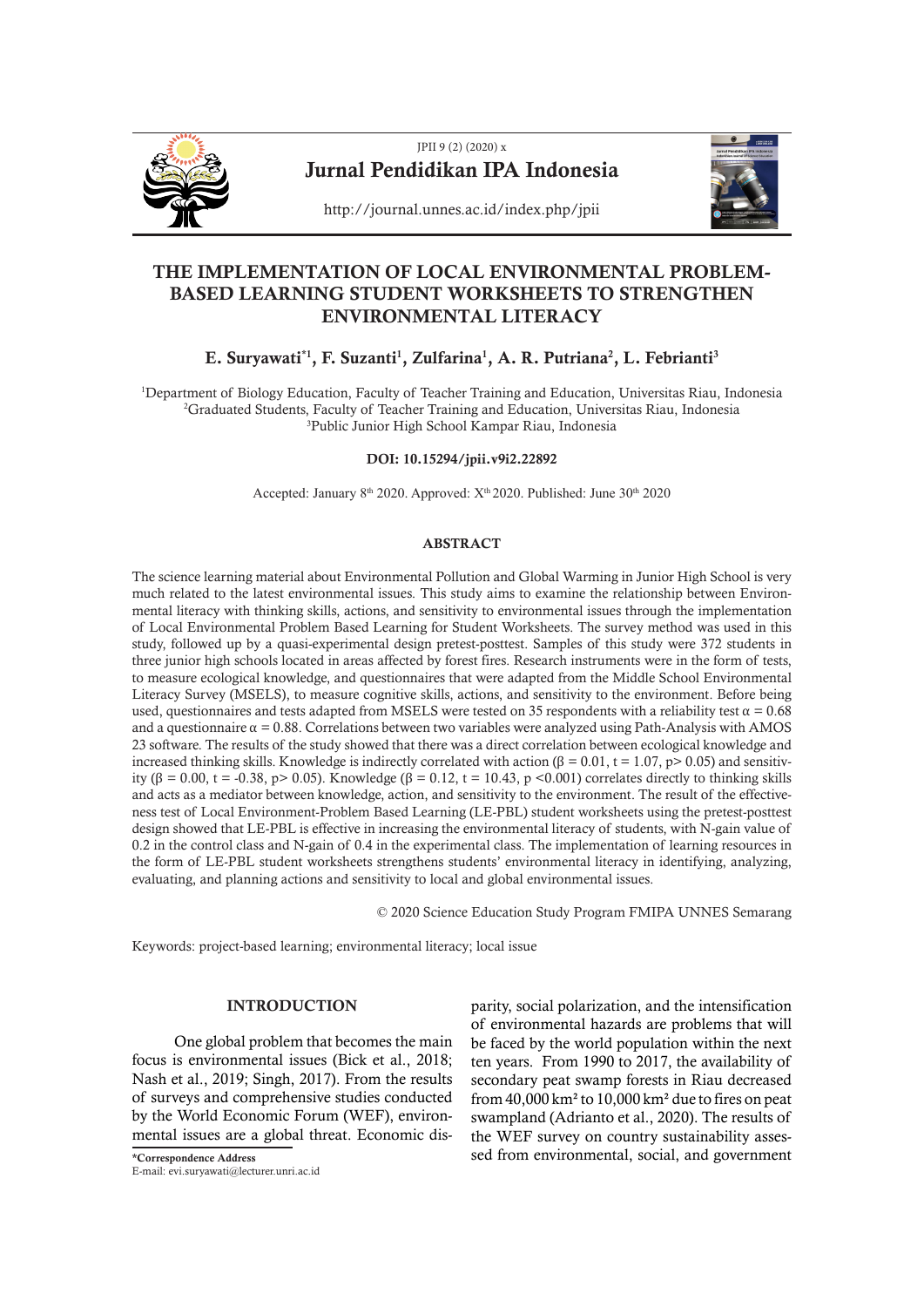(ESG) aspects show that Indonesia is ranked 54th out of 65 countries, which means that Indonesian sustainability is still very low (WEF, 2017). Indonesia also has similar socio-scientific problems, relating to pollution due to waste (Giesler, 2018; Lestari & Trihadiningrum, 2019; Sulaeman et al., 2018), environmental damage due to illegal mining (Macdonald et al., 2014; Muslihudin et al., 2018), also forest and land fires (Adrianto et al., 2020; Syaufina, 2018; Tata et al., 2018).

Forest fires in Riau Province have occurred since 1997 until now. In 2015, forest and land fires that occurred in five districts became local, national, and regional problems that needed to be solved together (BPS, 2016; Suryani, 2012). Forest fires not only have an impact on the level of social, economic, cultural, and ecological life in the affected area. Besides, the problem of domestic waste is also an issue that has occurred in the city of Pekanbaru since 2016. The waste that has accumulated and scattered, besides causing odors, is also a source of various diseases and soil pollution. Pekanbaru City produces 407.72 tons of garbage/day, and only about 80% can be processed, while the remaining 81.54 tons accumulates on the side of the road, and residential areas. Singingi River water quality based on the average results of Chemical Oxygen Demand (COD) ranged from 138.91-143.31 mg/l, exceeding the threshold of 50mg /l. Other impacts caused by environmental damage in the form of loss of water catchment areas in the hills, damage to the landscape, silting rivers, increased erosion, and the occurrence of large puddles filled with water mixed with chemical waste. In terms of health, these activities cause skin diseases such as itching and ulcers (Johan, 2012; Rezki et al., 2017).

Environmental issues, socio-scientific issues, and authentic issues related to environmental pollution and global warming material are discussed in science learning in grade VII of Junior High School. Students, in this case, as learners, are expected to be responsive and sensitive to local environmental issues in gold mining activities, domestic waste, also forest and land fires. By analyzing these environmental issues, students will be trained to relate them to the learning material, so students can take action and find solutions to those problems. Learning experiences are designed for practicing the ability to observe, question, experiment, associate, and communicate (Ghozali, 2017; Tata et al., 2018; Susilana, 2014). Other learning experiences that can be provided are through scientific activities at the School Literacy Movement that aims to foster ecosystems and environments that are conducive to education. Study results by Suryawati et al. (2018) showed that 61.05% of junior high school science teachers had integrated basic literacy in learning through various activities, like interpreting images, making arguments, making conclusions, and presenting the results of problem-solving. To develop student literacy, printed and non-printed learning resources are needed. One of the most needed learning resources is student worksheets based on contextual issues and authentic issues in the surrounding environment. The availability of learning resources is expected to encourage interest in reading, motivation, and strengthening student literacy.

Authentic problems that are studied in the development of learning resources come from environmental issues, which are illegal gold mining, domestic waste, also forest and land fires. A preliminary assessment of 50 junior high school students in the affected areas showed 54% of students' knowledge of the issue. Furthermore, 70% of the respondents answered that the teacher had never previously provided information about authentic issues from the surrounding environment. A survey of other junior high school students showed that out of 95 people, only 29 students (30.52%) knew how to solve environmental issues in the form of forest and land fires issues. Moreover, 43.87% of 98 students were able to analyze local environmental issues (Putriana et al., 2020; Suzanti et al., 2019). The ability of middle school students in identifying, analyzing issues, and planning actions to practice solving environmental issues is still low. Following science learning at school, students are required to be sensitive and responsive to problems in their environment. The use of contextual learning resources as a means is to improve literacy, sensitivity, and action to overcome environmental issues.

One meaningful learning effort can be made by facilitating student learning through problem-based learning (PBL). Problems that are solved through PBL are authentic problems that are found in everyday life (Tan, 2003). Problembased learning can increase motivation which has an impact on improving problem-solving abilities (Argaw et al., 2017). The implementation of PBL in schools can provide a conducive learning environment for students and parents (Craig & Marshall, 2019). Sugiharto et al. (2019) stated that the success of PBL implementation was determined by the learning experiences in the classroom and other learning environments. In this study, the learning experience provided is in the form of identifying problems in the surrounding environment through a scientific approach. This activity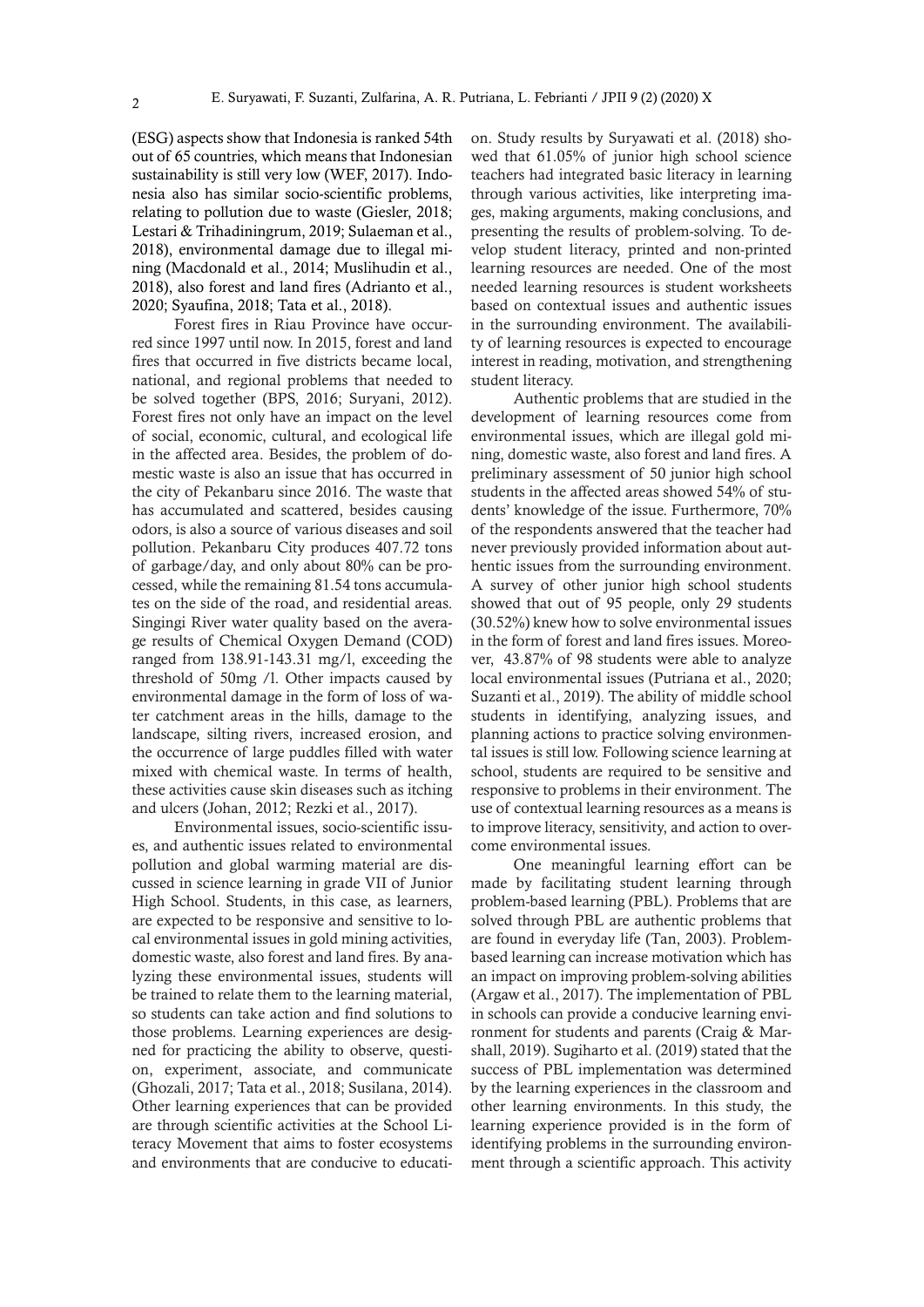is not only to increase environmental knowledge and literacy but also to train sensitivity and ultimately will trigger students' actions to save the environment.

Authentic problem-based student worksheets and scientific approaches will facilitate students' learning to think critically and creatively to create enthusiasm, optimism, and self-confidence through "let's try, think big, let's work, and let's experiment" (Suryawati, 2017). Rahayu et al. (2018) stated that the developed student worksheet could be used to improve thinking skills through an integrated skills process that includes components formulating problems, formulating hypotheses, determining variables, and defining operational definitions. Besides, student worksheets can facilitate student social interactions such as working together, listening and paying attention to peers' opinions, collecting data, discussing work procedures, and sharing information. According to Prana et al. (2018), student worksheets using PBL can improve students' critical thinking skills and self-efficacy. Furthermore, Yustina & Kapsin (2017) stated that constructivism-based student worksheets could improve student competencies and build their knowledge on the topic of forest and land fires.

The results of the study by Liu et al. (2015) showed that knowledge and attitudes are not correlated with environmental action. Teachers who have a high level of knowledge and attitude towards the environment are inversely proportional to the actions or actions taken. Furthermore, Liu et al. (2015) concluded that there are factors that mediate knowledge and attitude with action. Varoglu et al. (2017) found that knowledge of the environment is related to attitudes and behavior. However, attitudes towards the environment have a moderate correlation with knowledge and behavior, whereas knowledge of the environment and behavior has a low correlation. In research on interventions related to environmental education,

the impact of environmental education programs on students' critical thinking has not been much studied. According to Kinslow et al. (2019) and Chang et al. (2017), SSI-based learning through discussion and argumentation on social science issues can positively influence student attitudes toward scientific literacy, environmental literacy, and socio-scientific reasoning. The findings in Taiwan show that teachers are lacking in training the students' ability to discuss and argue. They only focus on the knowledge read from textbooks. Therefore, teachers need to include knowledge and competencies related to environmental education in learning and teaching.

Based on a preliminary study and problem identification, this study aims to investigate the correlation of the environmental literacy of junior high school students with thinking skills, actions, and sensitivity to the environment. The issues used are related to the environment and nature, studied on the topic of environmental pollution and global warming in the seventh grade of junior high school. Gold mining is related to water pollution, forest fires related to air pollution and global warming, and domestic waste related to soil pollution—student worksheets based on local environmental issues that are implemented in science learning in junior high schools.

#### **METHODS**

The survey method was used in this study, followed up by a quasi-experimental design pretest-posttest. The survey was conducted on 372 grade VII Junior High School students in three affected areas in Riau. Samples were collected using cluster sampling methods based on the focus of environmental issues using PBL stages that were modified at the problem orientation stage (Creswell, 2013; Tan, 2003). There are three school clusters in this study, which are forest fires, gold mining, and domestic waste.

Table 1. Distribution of Study Samples by Location, Gender, and Focus Issues

| <b>School</b> | <b>Number</b> | Gender |     | <b>Focus of Environmental Issue</b> |
|---------------|---------------|--------|-----|-------------------------------------|
|               |               | Women  | Man |                                     |
| Cluster 1     | 149           | 83     | 66  | Gold Mining                         |
| Cluster 2     | 128           | 73     | 57  | Domestic Waste                      |
| Cluster 3     | 95            | 49     | 46  | Land & Forest Fires                 |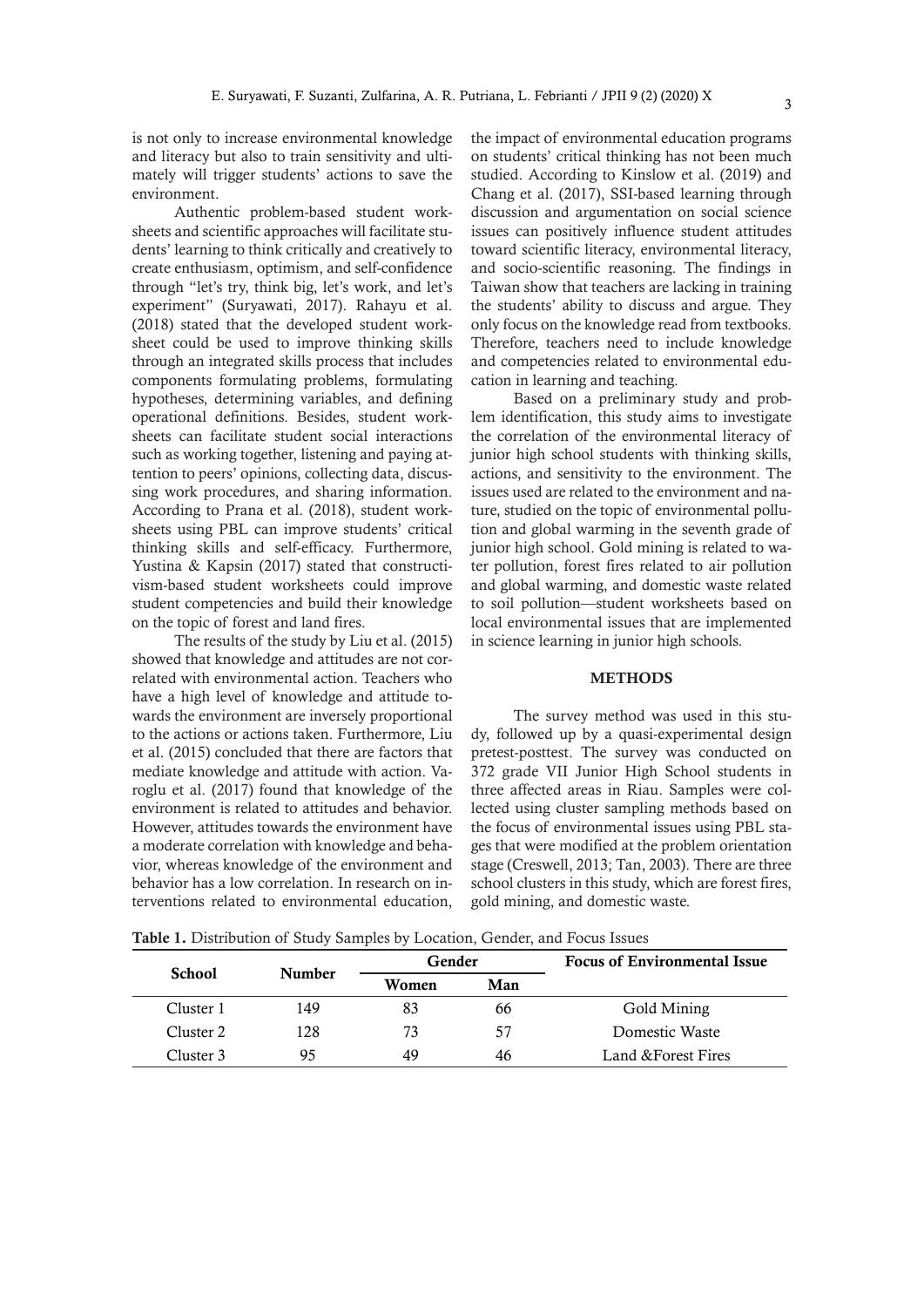Investigations are carried out to measure knowledge, thinking skills, actions, and sensitivity to the environment. The instrument used was an MSLES (Middle School Environmental Literacy Survey) test sheet and questionnaire adapted from Hollweg et al. (2011). Ecological knowledge variables were measured using multiple-choice tests consisting of 20 questions. Variables of thinking, action, and sensitivity to the environment using a questionnaire with Likert scale. The details of the instruments can be seen in Table 2. Before being used, test questions and questionnaires were tested on 35 junior high school students with a reliability test  $\alpha = 0.68$  and a questionnaire  $\alpha$  = 0.88 (Jackson, 2016). Next, the correlation among variables was analyzed using path analysis with the help of Software Analysis of a Moment Structures (AMOS) 23.0 to determine the intercorrelation among the variables studied (Kline, 2015).

Table 2. Measurement of Variables Using the Multiple-Choice Test and Questionnaire

| Instrument    | Variable                                            |                |
|---------------|-----------------------------------------------------|----------------|
| <b>Test</b>   | Ecological<br>knowledge                             | 20             |
| Questionnaire | Thinking of<br>environment<br>Action<br>Sensitivity | 12<br>12<br>11 |

Student worksheets using PBL models based on local environmental issues (LE-PBL student worksheets) were developed through the stages of design, self-evaluation, content validity, constructs and criteria by experts using validation sheets, one to one evaluation and small group trials on 15 students and 3 science teachers (Dick et al., 2005; Plomp, 2013). The LE-PBL student worksheet consists of three issues, namely: (1) gold mining for water pollution; (2) the issue of domestic waste for soil pollution, and (3) the issue of forest and land fires for air pollution. The LE-PBL syntax used consists of problem orientation, problem identification, scientific investigation, the work presentation, and analyzing and evaluating the problem-solving process (Tan, 2003).

LE-PBL student worksheet effectiveness test is used to improve environmental literacy and student learning outcomes. The effectiveness test was carried out by quasi-experimental using a pretest and posttest design (Creswell, 2003) on VII graders of Junior High School with 31 people in the experimental class and 31 people in the

control class. The experimental class used the LE-PBL student worksheet on the subject matter of environmental pollution with five meetings. Meeting one is about environmental pollution; meeting two is about integrated water pollution issues of gold mining; meeting three is about integrated soil pollution domestic waste issues; while meetings 4 and 5 are integrated air pollution forest and land fires issues. In the control class, the implementation of learning uses teacher worksheets that have not been validated by the teacher. Assessment in the experimental class during learning process is done when students work on student worksheets on indicators of identifying, analyzing, evaluating issues, and planning actions. Data on environmental literacy and cognitive learning outcomes on environmental pollution material were analyzed using t-test with IBM SPSS Ver 23 software.

#### RESULTS AND DISCUSSION

Data analysis from the MSLES test using AMOS 23.0 aims to predict the correlation between variables used. The use of AMOS is based on the view that this study has met the requirements, theoretical basis, sample size, and assumptions proposed so that the use of AMOS is considered appropriate (Kline, 2015). The results of the Structural Equal Modeling (SEM) analysis showed a hypothetical structural model at, χ2 /  $df = 2.98$ , RMSEA = 0.06, TLI = 0.91, and CFI = 0.93. The overall assessment measures produce a model that matches the loading factor to all variables from 0.65 to 0.89 with acceptable criteria> 0.50 (Hair, et.al., 2010). Based on the analysis, the study model and the correlations between variables of knowledge, thinking, action, and sensitivity are obtained, as shown in Figure 1.



Figure 1. Correlation Model of Knowledge, Thinking, Action, and Sensitivity to Environmental Issue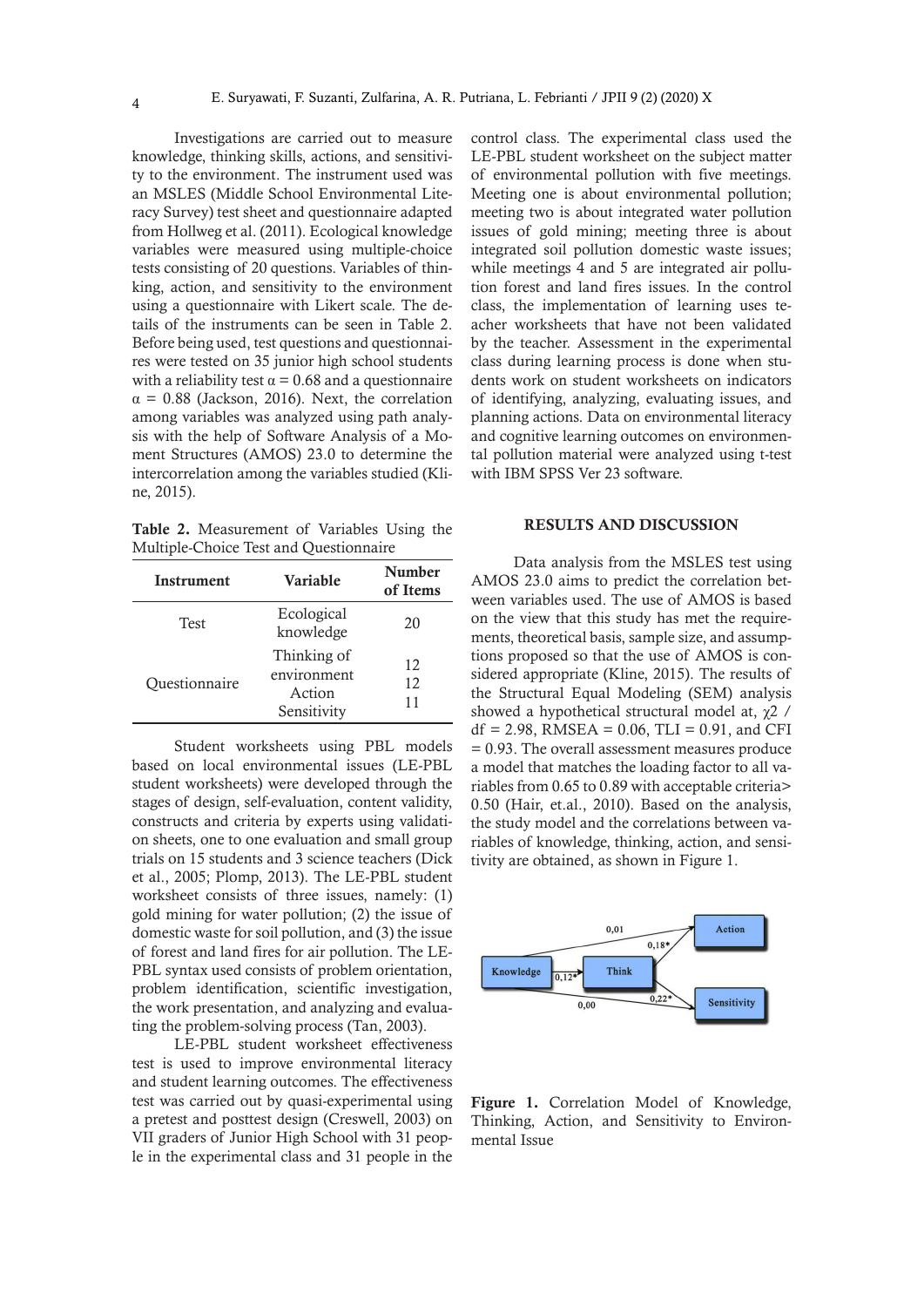Based on Figure 1, it can be explained that knowledge does not correlate directly with action  $(β = 0.01, t = 1.07, p > 0.05)$  and sensitivity  $(β =$ 0.00, t = -0.38, p > 0.05). Knowledge (β = 0.12, t

 $= 10.43$ , p <0.001) has a positive correlation with thinking about the environment. The impact of mediators can be seen in Table 3.

Table 3. Impact of Mediator Variables Thinking Ability on Action and Sensitivity to Environmental Issues

| Path                                                                                                                                                                                                                                                                                                          | Direct effect |         |      | Indirect effect | <b>Results</b> |  |
|---------------------------------------------------------------------------------------------------------------------------------------------------------------------------------------------------------------------------------------------------------------------------------------------------------------|---------------|---------|------|-----------------|----------------|--|
|                                                                                                                                                                                                                                                                                                               |               | K-value |      | K-value         |                |  |
| $K \rightarrow T \rightarrow A$                                                                                                                                                                                                                                                                               | 0.01          | 0.28    | 0.18 | 0.001           | Full mediation |  |
| K > T > S                                                                                                                                                                                                                                                                                                     | 0.00          | 0.70    | 0.22 | 0.001           | Full mediation |  |
| $\mathbf{M}$ = 4 = $\mathbf{L}$ . $\mathbf{L}$ , $\mathbf{L}$ = $\mathbf{L}$ = $\mathbf{L}$ = $\mathbf{L}$ = $\mathbf{L}$ = $\mathbf{L}$ = $\mathbf{L}$ = $\mathbf{L}$ = $\mathbf{L}$ = $\mathbf{L}$ = $\mathbf{L}$ = $\mathbf{L}$ = $\mathbf{L}$ = $\mathbf{L}$ = $\mathbf{L}$ = $\mathbf{L}$ = $\mathbf{L}$ |               |         |      |                 |                |  |

Note: K: Knowledge; T=Thinking; A: Action; S: Sensitive

LE-PBL student worksheet that has been developed is continued at the product effectiveness testing stage. The Effectiveness Test was conducted on 62 students of SMPN 1 Kampar, Riau Province, using quasi pretest and posttest design experiments. Learning in the experimental class (31 people) was carried out using the LE-PBL student worksheet five times.

Description of environmental literacy on aspects of identifying, analyzing, evaluating issues, and planning actions can be seen in Figure 3. Students' critical thinking skills can be seen in Table 4, and differences in learning outcomes of the control class and the experimental class can be seen in Table 5



Figure 2. Profile of Environmental Literacy Aspects of Thinking Skills

The ability in analyzing and evaluating issues is still low so that it will impact on action and sensitivity. The results of this study indicate that planning for action is good. That is, students already know what should be done, but not followed by real action. For this reason, it is crucial to practice students' thinking skills by facilitating contextual learning based on authentic problems in the surrounding environment.

|  |  | Table 4. Comparison of Critical Thinking Ability Values between Control Class and Experimental |  |  |
|--|--|------------------------------------------------------------------------------------------------|--|--|
|  |  |                                                                                                |  |  |

| <b>Indicator of Critical Thinking</b> |                | <b>Control Class</b> | <b>Experimental Class</b> |                 |  |
|---------------------------------------|----------------|----------------------|---------------------------|-----------------|--|
|                                       | <b>Pretest</b> | <b>Posttest</b>      | <b>Pretest</b>            | <b>Posttest</b> |  |
| Provide a simple explanation          | 82             | 84                   | 82                        | 90              |  |
| Build basic skills                    | 68             | 77                   | 58                        | 79              |  |
| Conclude                              | 66             | 68                   | 47                        | 76              |  |
| Provide further explanation           | 47             | 53                   | 39                        | 60              |  |
| Develop a strategy                    | 58             | 69                   | 73                        | 82              |  |
| Average                               | 64             | 70                   | 60                        | 77              |  |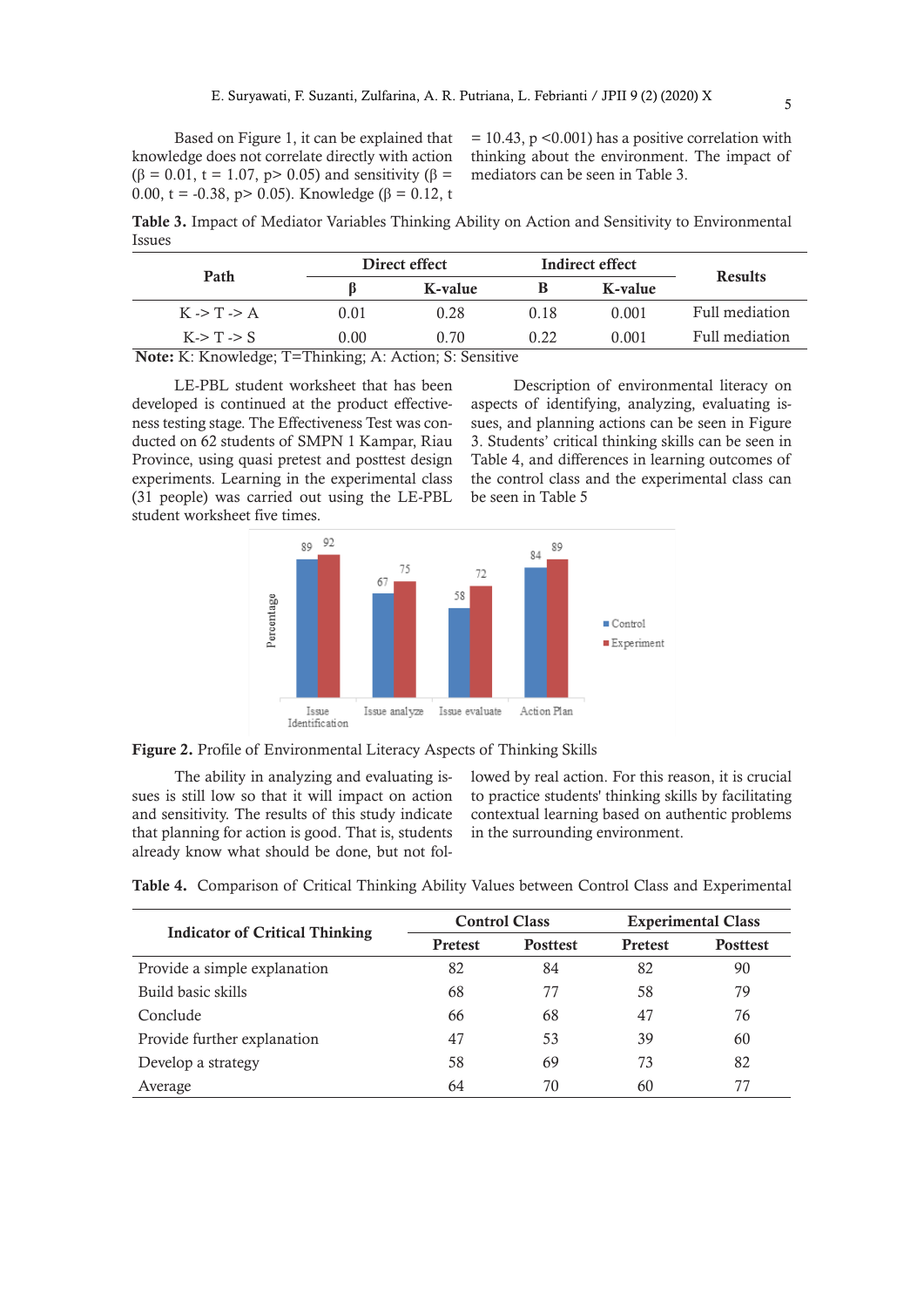The ability to think critically in the experimental class is better, especially in giving simple explanations, developing strategies, and building necessary skills in observing and collecting data. Next, give an explanation based on the facts they observe and find from the learning resources provided. Learning outcomes between the two groups can be seen in Table 5.

|                   | ຼ         |                |                  |                |                 |  |
|-------------------|-----------|----------------|------------------|----------------|-----------------|--|
|                   |           |                | Control          | Experimental   |                 |  |
| <b>Interval</b>   | Category  | <b>Pretest</b> | <b>Post Test</b> | <b>Pretest</b> | <b>Posttest</b> |  |
| X > 85            | Very good | 0              | 6                | 0              |                 |  |
| 75 < X < 85       | Good      |                |                  |                | 15              |  |
| $65 \le X \le 75$ | Average   | 11             | 10               | 9              |                 |  |
| 55 < X < 65       | Poor      | 9              | 8                | 6              | U               |  |
| X < 55            | Very poor | 4              | 0                | Q              |                 |  |

Table 5. Interval of Learning Outcomes of Control Class and Experimental Class

Based on the data in Table 4 and Table 5, it can be seen that the ability to analyze and evaluate issues is still low such as answers to questions on student worksheets in image interpretation.

The difference in average and improvement in learning outcomes (N-Gain) can be seen in Figure 3.



Figure 3. N-gain Value of Control Class and Experimental Class

Based on the correlation models of knowledge, thinking skills, action, and sensitivity to environmental issues, it can be explained that aspects of attitude, such as action and sensitivity to the environment cannot be directly enhanced simply by practicing higher-order thinking skills. The use of student worksheets with the integration of environmental issues is a critical factor for balancing cognitive, affective, and psychomotor aspects.

Thinking skills are full mediators of knowledge about action and sensitivity to the environment. This study obtains the cognitive and affective components that significantly influence environmental behavior. That is, knowledge does not directly affect action and sensitivity to the environment. Real conditions in the field show that most students know that disposing of trash must be in the space provided. However, when they see trash scattered, they do not necessarily take action because junior high school students have not been able to think systematically. The study by Levy et al. (2018) found that most dimensions of

cognitive aspects are significant predictors of environmental behavior. Cognitive aspects include system thinking, action-related knowledge, and cultural knowledge. Affective aspects include environmental awareness, willingness to act for the environment, and human position in systems and centers of control (humanity's place in the system and locus of control).

The correlation of knowledge and thinking, as well as its relation to student involvement in solving environmental issues, has been tested by (Ampuero et al., 2015). He found that critical thinking and empathy that were applied together could help to respect the environment, especially unsafe environments. Furthermore, the knowledge factor is not directly correlated to the attitude towards the environment. Erhabor & Don's study (2016) shows that there is no direct correlation between knowledge and attitudes towards the environment. It is consistent with the results of the study that students' knowledge of the environment is not positively correlated with attitudes and actions towards the environment. Therefore,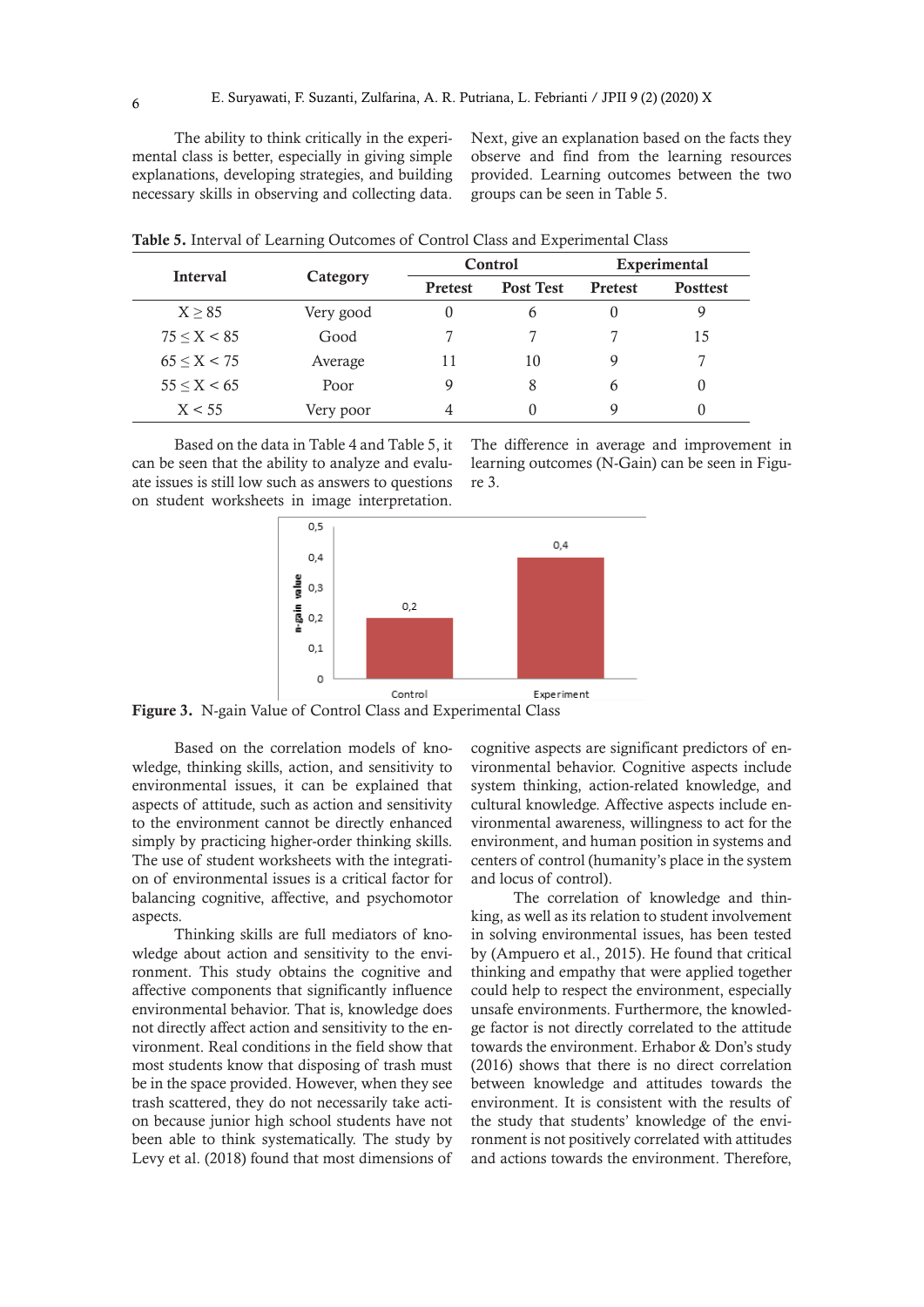it can be said that knowledge can influence action and sensitivity through the intermediary of the ability to think. The correlation between knowledge and attitudes towards the environment is not significant, as is the correlation between knowledge and behavior towards the environment. It is predicted that there are common factors that might influence the correlation between knowledge and attitudes with behavior (Liu et al., 2015). In this case, critical thinking to identify, analyze, and evaluate issues to bring action and sensitivity to the environment.

Environment-based learning is effective in increasing students' attitudes and knowledge (Schmitz & Rocha, 2018). This study found a correlation between increased knowledge of student attitudes with knowledge between male and female students did not affect attitudes. From the results of a survey, the effects of personality and behavioral responsibilities on the environment show that there is a direct influence between personality and intention to take action. Besides, there is a direct influence between intentions to act on responsible behavior towards the environment. This study also shows that students need learning and activities related to the environment, as stated by Pratiwi et al. (2019). The practice of environmental education will directly enhance one's ability to obtain, change, and apply environmental knowledge that accumulates in the right attitude towards the environment (Zheng et al., 2017).

Optimization of increased sensitivity to the environment can use the school environment as a source of learning and enhance behavior towards a responsible environment by increasing the naturalist intelligence and personality of the students (Wirdianti et al., 2019). Other efforts are carried out through strengthening the content of environmental material in the education curriculum in secondary schools. It will be followed by increasing attitudes and behaviors (Varoglu et al., 2017). Some activities are carried out to increase students' sensitivity to the environment through the school literacy movement. The prototype development of an integrated student worksheet on local environmental issues is expected to be able to train activities to identify, analyze, evaluate issues, and plan actions against local environmental issues. The results of the self-evaluation are used as input for revision. The revised student worksheet was validated by a panel of 4 experts stating that the contents, constructs, and criteria were appropriate. It shows that the student worksheet that has been developed has the feasibility to be continued in the stage of one to one evaluation

by interviewing five respondents and continued with a small group trial. One of the activities in the LE-PBL student worksheet is conducting a water pollution practicum, which is guided by practicum videos. Video is equipped with a barcode to facilitate students in accessing learning. Video visualization that has a barcode with the YouTube Link: https://youtu.be/TLryikOmT6I aims to facilitate access and facilitate teachers and students in carrying out practical work to see the effect of mercury on fish life.

The ability to analyze and evaluate issues in this study is facilitated by providing discourse, videos of gold mining activities, forest fires, and urban waste. The activity gives a simple explanation as a primary means to practice thinking skills. Give a simple explanation through oral presentations and writing when working on student worksheets as a means of developing basic literacy. Environmental education materials based on social science and PBL issues can help improve students' environmental literacy (Kinslow et al., 2019; Febriasari & Supriatna, 2017). Maclean and Pavlova (2017) stated that PBL is one of the primary forms or learning approaches that must be used to improve the effectiveness of environmental education. The findings of Fenny et al. (2019) showed that PBL could significantly improve students' environmental literacy. The results of the Raath & Golightly's study (2017) showed that PBL-based fieldwork can enrich students' perspectives on environmental issues and can increase the ecological literacy of community growth.

Problem-based learning needs to be applied by teachers to improve ecological understanding and science-based issues so that students' skills in connecting authentic problems can provide solutions and efforts towards environmental issues. So, utilizing local environmental issues with environmental topics is very important both in science classrooms and the outside environment (Lewinsohn et al., 2015; Burek & Zeidler, 2015; Heard, 2016). Discussing environmental issues during learning begins by orienting problems with official videos and images, collecting, analyzing data and presenting it in tables and figures; this not only trains data literacy but also trains students' sensitivity to the surrounding environment. Good sensitivity will lead to actions to preserve and save the environment.

The use of LE-PBL student worksheets in the experimental class provides increased thinking skills for environmental issues. The ability to think critically in the experimental class is higher than the control class. According to the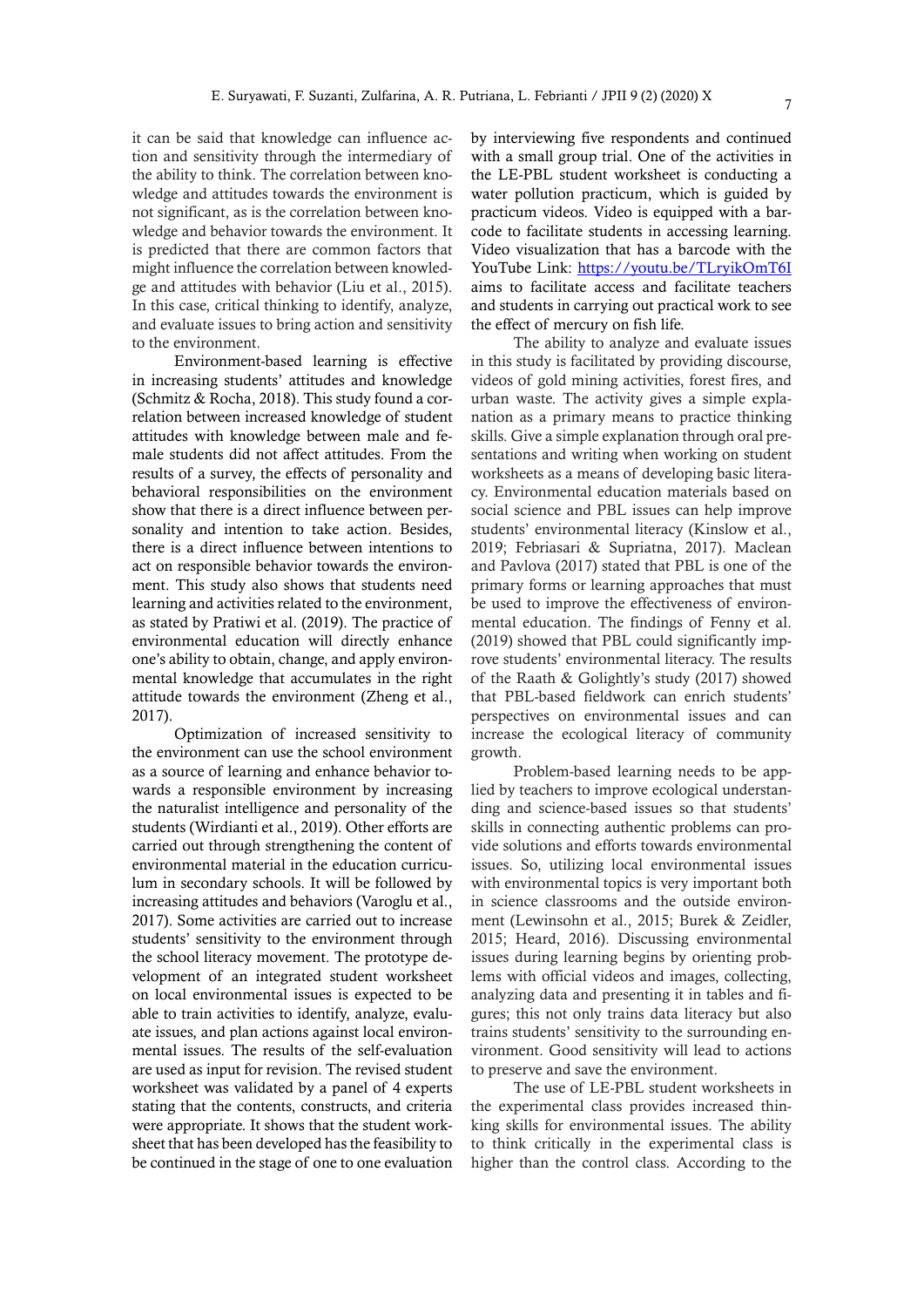study of Pratiwi et al. (2016) learning using the socio-scientific Issue (SSI) problem as a learning context has a significant influence on the critical thinking skills of secondary school students. The controversy that arises on the issue will encourage students to discuss and debate to practice critical thinking skills. When students solve some environmental issues and take action, they will help restore the environment and form pro-environment habits. LE-PBL integrated learning also trains students to work together to solve problems and involve students in problem-based learning to help increase knowledge and strengthen essential concepts in ecological knowledge and the ability to think about the environment.

LE-PBL student worksheets are an effective learning resource for increasing environmental literacy. The results of environmental literacy on students' cognitive skills in the experimental class are better than the control class in identifying, analyzing, evaluating issues and planning actions. The design of learning resources in the form of pedagogical-based student worksheets for the ongoing learning process by providing cases of high air pollution encourages students to think in terms of science, health, social, environment, and economy. Through pedagogical-based learning activities, sustainability competencies, and authentic assessment of internal and external competence of students can be developed (Susilowati et al., 2019; Wanchana et al., 2019). According to Pursitasari et al. (2020), the activities of observation, investigation, representation, conclusions, and communication in learning can improve critical thinking skills.

Furthermore, according to Sumarni & Kadarwati (2020), students' creative thinking skills can be achieved if students can come up with original ideas in solving problems. According to Pursitasari et al. (2020), implementation of project-based learning in the form of student worksheets can improve environmental literacy. Implementation of LE-PBL in the form of student worksheets can improve environmental literacy. Furthermore, students who have environmental knowledge tend to have a responsible attitude towards the environment through mediators' thinking skills

#### **CONCLUSION**

The implementation of project-based learning in the form of student worksheets of science learning in junior high school is effective in increasing action and sensitivity to the environment through mediating variables of thinking skills.

Learning activities in the LE-PBL student worksheet train students to identify, analyze, evaluate issues, and plan actions on the environment. The LE-PBL student worksheet has been tested for its effectiveness and has a significant effect on improving student learning outcomes between the experimental class and the control class with n-gain of 0.2. Further studies are needed to increase action and sensitivity to environmental issues through the use of various learning resources.

#### ACKNOWLEDGEMENTS

Support for this project was funded by thesis research grant Directorate General of Research, Technology and Higher Education through the Center of Research and Community Service University of Riau. We would like thank to Principal, Teachers, and student of Junior High School Singingi Riau, and everyone who help this research.

#### REFERENCES

- Adrianto, H. A., Spracklen, D. V., Arnold, S. R., Sitanggang, I. S., & Syaufina, L. (2020). Forest and Land Fires Are Mainly Associated with Deforestation in Riau Province, Indonesia. *Remote Sensing*, *12*(1), 3.
- Ampuero, D., Miranda, C. E., Delgado, L. E., Goyen, S., & Weaver, S. (2015). Empathy and critical thinking: Primary students solving local environmental problems through outdoor learning. *Journal of Adventure Education & Outdoor Learning*, *15*(1), 64-78.
- Argaw, A. S., Haile, B. B., Ayalew, B. T., & Kuma, S. G. (2017). The Effect of Problem Based Learning (PBL) Instruction on Students' Motivation and Problem Solving Skills of Physics. *EUR-ASIA Journal of Mathematics, Science & Technology Education*, *13*(3), 857-871.
- Bick, R., Halsey, E., & Ekenga, C. C. (2018). The global environmental injustice of fast fashion. *Environmental Health*, *17*(1), 92.
- Burek, K., & Zeidler, D. L. (2015). Seeing the forest for the trees! Conservation and activism through socioscientific issues. In *EcoJustice, citizen science and youth activism* (pp. 425-441). Springer, Cham.
- Chang, H. C., Wang, N. Y., Ko, W. R., Yu, Y. T., Lin, L. Y., & Tsai, H. F. (2017). The effectiveness of clinical problem-based learning model of medico-jurisprudence education on general law knowledge for Obstetrics/Gynecological interns. *Taiwanese Journal of Obstetrics and Gynecology*, *56*(3), 325-330.
- Craig, T. T., & Marshall, J. (2019). Effect of project‐ based learning on high school students' state‐ mandated, standardized math and science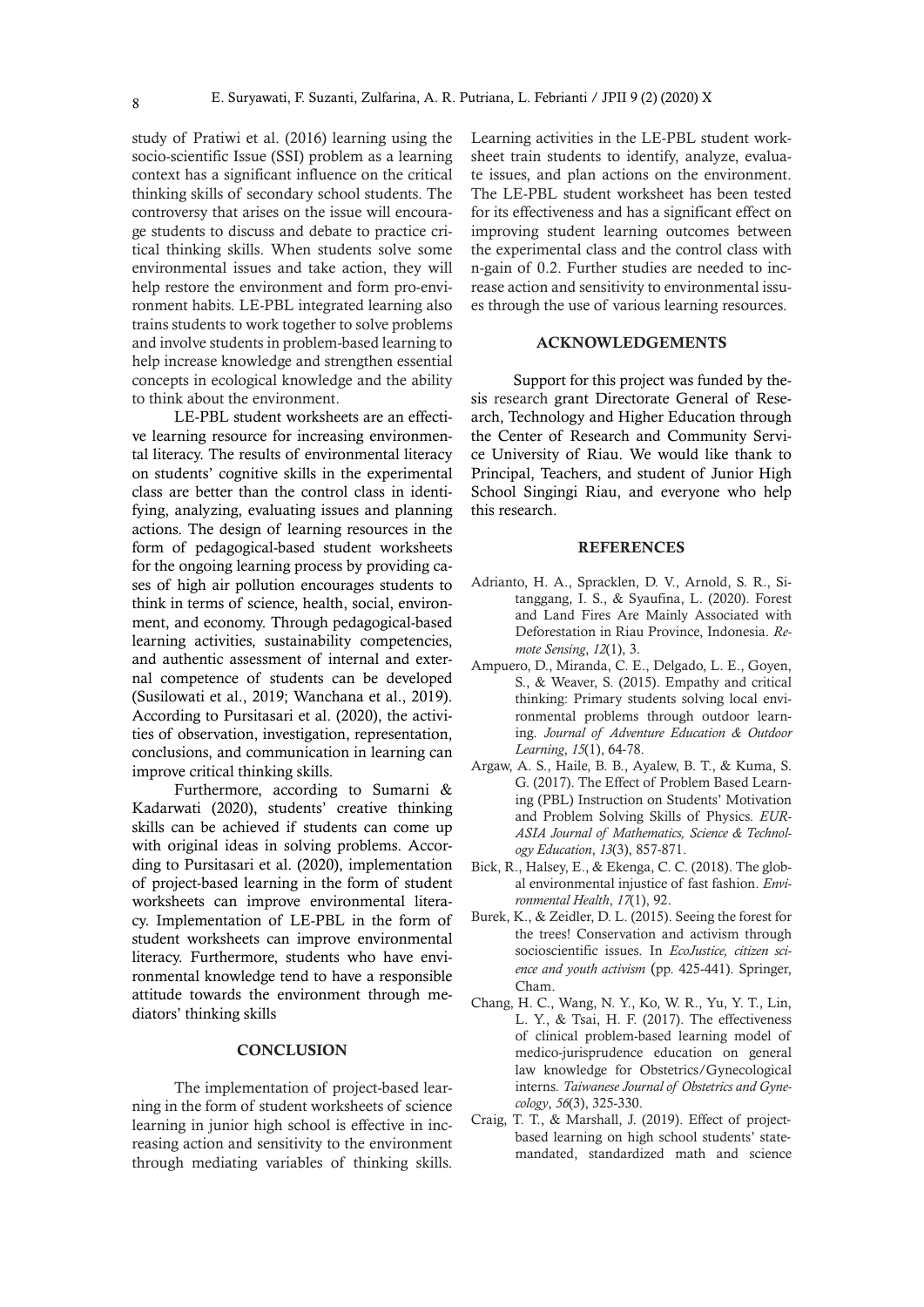exam performance. *Journal of Research in Science Teaching*, *56*(10), 1461-1488.

- Creswell, J. W. (2003). Research Design: Qualitative. *Quantitative, and mixed methods*.
- Creswell, W. (2013). John. 2013. *Qualitative inquiry and research design: Choosing among five approaches*.
- Dick, W., Carey, L., & Carey, J. O. (2005). The systematic design of instruction.
- Erhabor, N. I., & Don, J. U. (2016). Impact of Environmental Education on the Knowledge and Attitude of Students towards the Environment. *International Journal of Environmental and Science Education*, *11*(12), 5367-5375.
- Febriasari, L. K., & Supriatna, N. (2017, September). Enhance environmental literacy through problem based learning. In *Journal of Physics: Conference Series* (Vol. 895, No. 1, p. 012163). IOP Publishing.
- Fenny, R., Ghofar, C. W. A., & Ipah, B. M. (2019, January). The Effect of Problem Based Learning for Student's Environmental Literacy. In *1st International Conference on Education and Social Science Research (ICESRE 2018)*. Atlantis Press.
- Ghozali, I. (2017). Pendekatan Scientific Learning Dalam Meningkatkan Prestasi Belajar Siswa. *Pedagogik: Jurnal Pendidikan*, *4*(1).
- Giesler, K. (2018). The Plastic Problem: Plastic Pollution in Bali.
- Hair, J. F., Anderson, R. E., Babin, B. J., & Black, W. C. (2010). Multivariate data analysis: A global perspective (Vol. 7): Pearson Upper Saddle River.
- Heard, M. J. (2016). Using a problem-based learning approach to teach students about biodiversity, species distributions & the impact of habitat loss. *The American Biology Teacher*, *78*(9), 733- 738.
- Hollweg, K. S., Taylor, J. R., Bybee, R. W., Marcinkowski, T. J., McBeth, W. C., & Zoido, P. (2011). Developing a framework for assessing environmental literacy. *Washington, DC: North American Association for Environmental Education*.
- Indonesia, B. P. S. (2016). Statistik Lingkungan hidup Indonesia.
- Jackson, S. L. (2015). *Research methods and statistics: A critical thinking approach*. Cengage Learning.
- Johan, T. I. (2012). Dampak Penambangan Emas Terhadap Kualitas Air Sungai Singingi Di Kabupaten Kuantan Singingi Provinsi Riau. *Jurnal Ilmu Lingkungan*, *5*(02).
- Kinslow, A. T., Sadler, T. D., & Nguyen, H. T. (2019). Socio-scientific reasoning and environmental literacy in a field-based ecology class. *Environmental Education Research*, *25*(3), 388-410.
- Kline, R. B. (2015). *Principles and practice of structural equation modeling*. Guilford publications.
- Lestari, P., & Trihadiningrum, Y. (2019). The impact of improper solid waste management to plastic pollution in Indonesian coast and marine environment. *Marine pollution bulletin*, *149*, 110505.
- Levy, A., Orion, N., & Leshem, Y. (2018). Variables that influence the environmental behavior of adults. *Environmental Education Research*, *24*(3), 307-325.
- Lewinsohn, T. M., Attayde, J. L., Fonseca, C. R., Ganade, G., Jorge, L. R., Kollmann, J., ... & da Rocha, P. L. (2015). Ecological literacy and beyond: Problem-based learning for future professionals. *Ambio*, *44*(2), 154-162.
- Liu, S. Y., Yeh, S. C., Liang, S. W., Fang, W. T., & Tsai, H. M. (2015). A national investigation of teachers' environmental literacy as a reference for promoting environmental education in Taiwan. *The Journal of Environmental Education*, *46*(2), 114-132.
- Macdonald, K. F., Lund, M. A., Blanchette, M. L., & Mccullough, C. D. (2014). Regulation of artisanal small scale gold mining (ASGM) in Ghana and Indonesia as currently implemented fails to adequately protect aquatic ecosystems.
- Maclean, R., & Pavlova, M. (2017). What Type of Pedagogy Is Required in Schools and Classrooms to Support Sustainable Green Growth? A Case Study of Hong Kong Within the International Context. In *Life in Schools and Classrooms* (pp. 101-119). Springer, Singapore.
- Muslihudin, M., Bambang, A. N., Hendarto, E., & Putranto, T. T. (2018). The Process of People Gold Mining in Paningkaban Village Banyumas Indonesia. In *E3S Web of Conferences* (Vol. 31, p. 09003). EDP Sciences.
- Nash, N. C., Whitmarsh, L. E., & Capstick, S. (2019). Perceptions of local environmental issues and the relevance of climate change in Nepal's Terai: Perspectives from two communities. *Frontiers in Sociology*, *4*, 60.
- Plomp, T. (2013). Educational design research: An introduction. *Educational design research*, 11-50.
- Prana, I. G. L. A. A., Sadia, I. W., & Swasta, I. B. J. (2018). Pengembangan LKS Sains dengan Setting Model Pembelajaran PBL untuk Meningkatkan Keterampilan Berpikir Kritis dan Efikasi Diri. *Thinking Skills and Creativity Journal*, *1*(2), 66-75.
- Pratiwi, R. D., Rusdi, R., & Komala, R. (2019). The effects of personality and intention to act toward responsible environmental behavior. *JPBI (Jurnal Pendidikan Biologi Indonesia)*, *5*(1), 169-176.
- Pratiwi, Y. N., Rahayu, S., & Fajaroh, F. (2016). Socioscientific issues (ssi) in reaction rates topic and its effect on the critical thinking skills of high school students. *Jurnal Pendidikan IPA Indonesia*, *5*(2), 164-170.
- Pursitasari, I. D., Suhardi, E., Putra, A. P., & Rachman, I. (2020). Enhancement of Student's Critical Thinking Skill through Science Contextbased Inquiry Learning. *Jurnal Pendidikan IPA Indonesia*, *9*(1), 97-105.
- Putriana, A. R., Suryawati, E., Suzanti, F., & Zulfarina, Z. (2020). Socio Scientific Issue (Ssi) Based